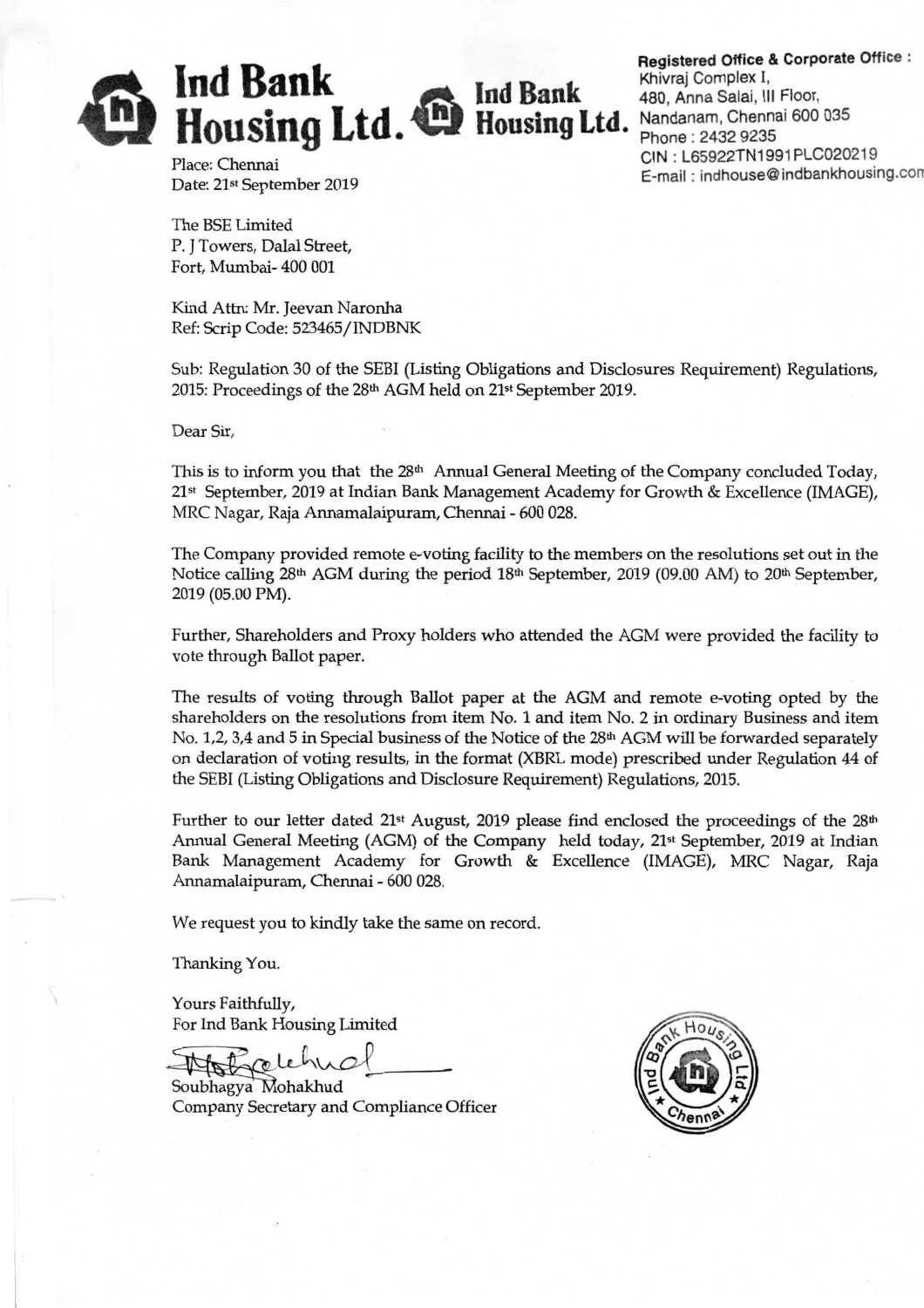

PROCEEDINGS OF THE 28TH ANNUAL GENERAL MEETING OF THE IND BANK HOUSING LIMITED HELD ON SATURDAY, THE 21sr SEPTEMBER, 2019, AT 02:30 P.M., AT INDIAN BANK MANAGEMENT ACADEMY FOR GROWTH & EXCELLENCE (IMAGE), MRC NAGAR, RAJA ANNAMALAIPURAM, CHENNAI - 600 028.

## PRESENT DIRECTORS:

Shri Shenoy Vishwanath Vittal

Shri P A Krishnan

Shri M S Natarajan

Shri T R Chandrasekaran

Smt. Rajeshwari S

Shri S Thangaraju

Shri Sesha Sai PLVK- Managing Director

In Attendance:

Shri Soubhagya Mohakhud Company Secretary and Compliance Officer

Shri B Samarapuri Chief Financial Officer

Shri Murali G Chief Manager

Leave of Absence: Due to pre-occupation elsewhere Shri Rakesh Sethi couldn't attend the Meeting. Leave of Absence was granted.

Shri Sesha Sai PLVK, Managing Director, welcomed the Directors, Members, Auditors and Scrutinizer to the Meeting.

Shri Shenoy Vishwanath Vittal was unanimously elected as Chairman by the members of the meeting, took the chair. On the basis of the report of Company Secretary, the Chairman informed that the necessary quorum was present, commenced the meeting and introduced the directors present in the meeting to the Shareholders.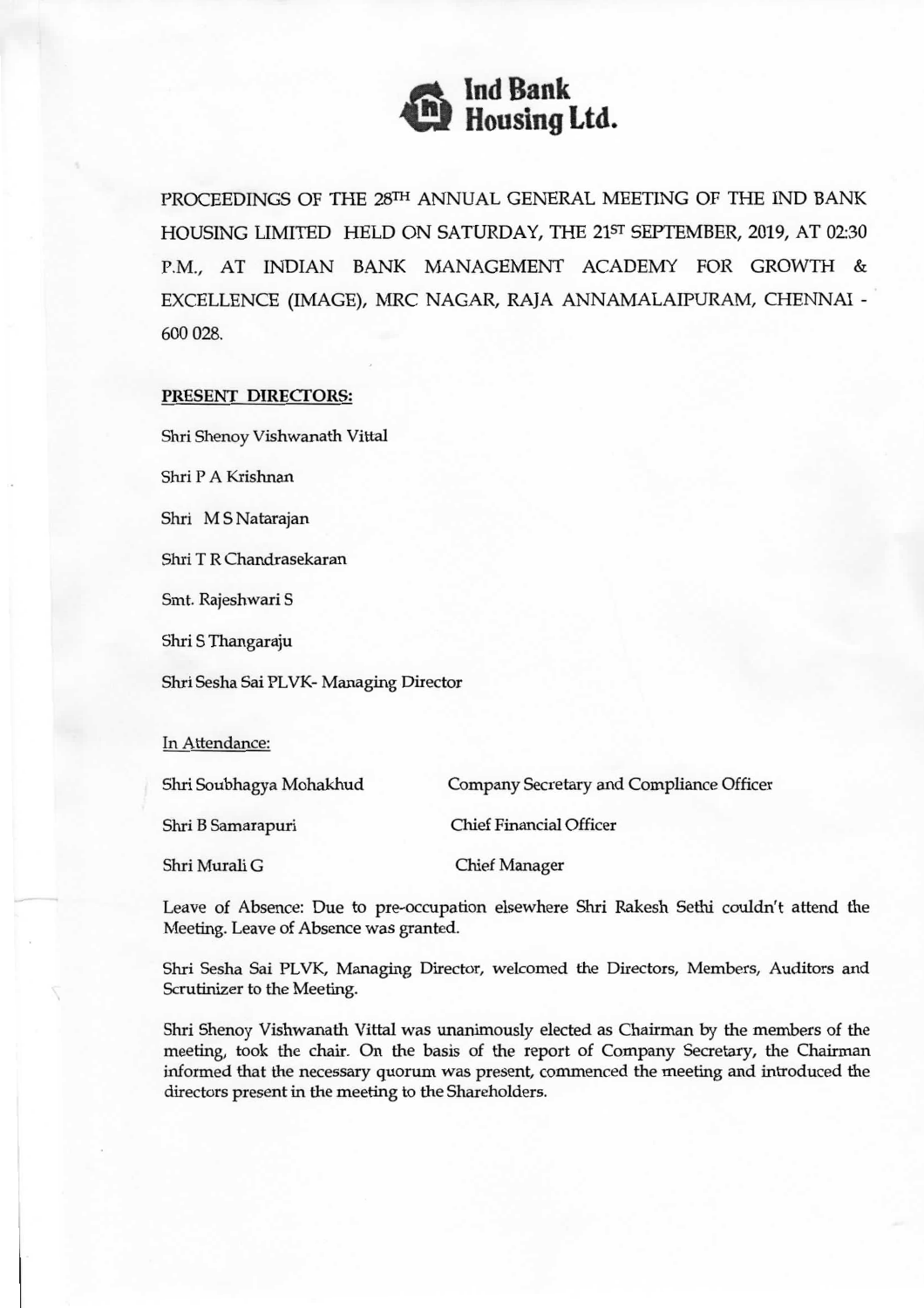

The Chairman further stated that the Statutory Registers, Proxy Register, Auditor's Report, Secretarial Audit Report and inspection documents were available for inspection during the Annual General Meeting.

The Chairman acknowledged attendance of Statutory Auditors, M/s. M R Narain & Co., Chartered Accountants, the Secretarial Auditors, P Sriram & Associates., Company Secretary and the Scrutinizer. The Chairman informed that the Notice calling 28<sup>th</sup> Annual General Meeting, financial Statements, Directors report and Auditors Report as already been sent to the shareholders, the same was taken as read with the consent of the shareholders present.

The Chairman informed that the Auditor's Report and the financial statement of the Company for the year ended 31st March, 2019; and the Secretarial Audit Report for the year 2018-19, did not have qualifications, observations or comments on financial transactions or matters, which have any adverse effect on the functioning of the Company.

The Chairman further stated that in compliance with the Regulation 44 of SEBI (Listing Obligations and Disclosure Requirement) Regulations 2015 and in terms of section 108 of the Companies Act, 2013 read with rules made there under, the Company had provided to its Members, remote e-voting facility to exercise their right to vote at the 28<sup>th</sup> Annual General Meeting by electronic means and the Business was transacted through remote e- voting Service provided by Central Depository Services (India) Limited (CDSL). The remote e- voting facility was kept open from  $18<sup>th</sup>$  September, 2019 (09.00 AM) to  $20<sup>th</sup>$  September, 2019 (5.00 PM).

The Chairman further informed that the Company had appointed Mr. P Sriram , Practicing Company Secretary (MN.- FCS 4862) as the scrutinizer to ensure that the e-voting was carried out independently in a fair and transparent manner.

The Chairman proceeded with the agenda as per the Notice of the AGM which had following Ordinary Business and Special Business.

## ORDINARY BUSINESS:

- 1. To receive Consider and Adopt the Audited Financial Statements of the Company for the Financial Year ended March 31, 2019 the Reports of the Board of Directors and Auditors Report thereon; and
- 2. To appoint a Director in the place of Shri P.A. Krishnan (DIN 07891762) who retires by rotation and he being eligible, offers himself for reappointment.

## SPECIAL BUSINESS:

1. To appoint Shri Shenoy Vishwanath Vittal (DIN 07561455) as a Director of the Company.